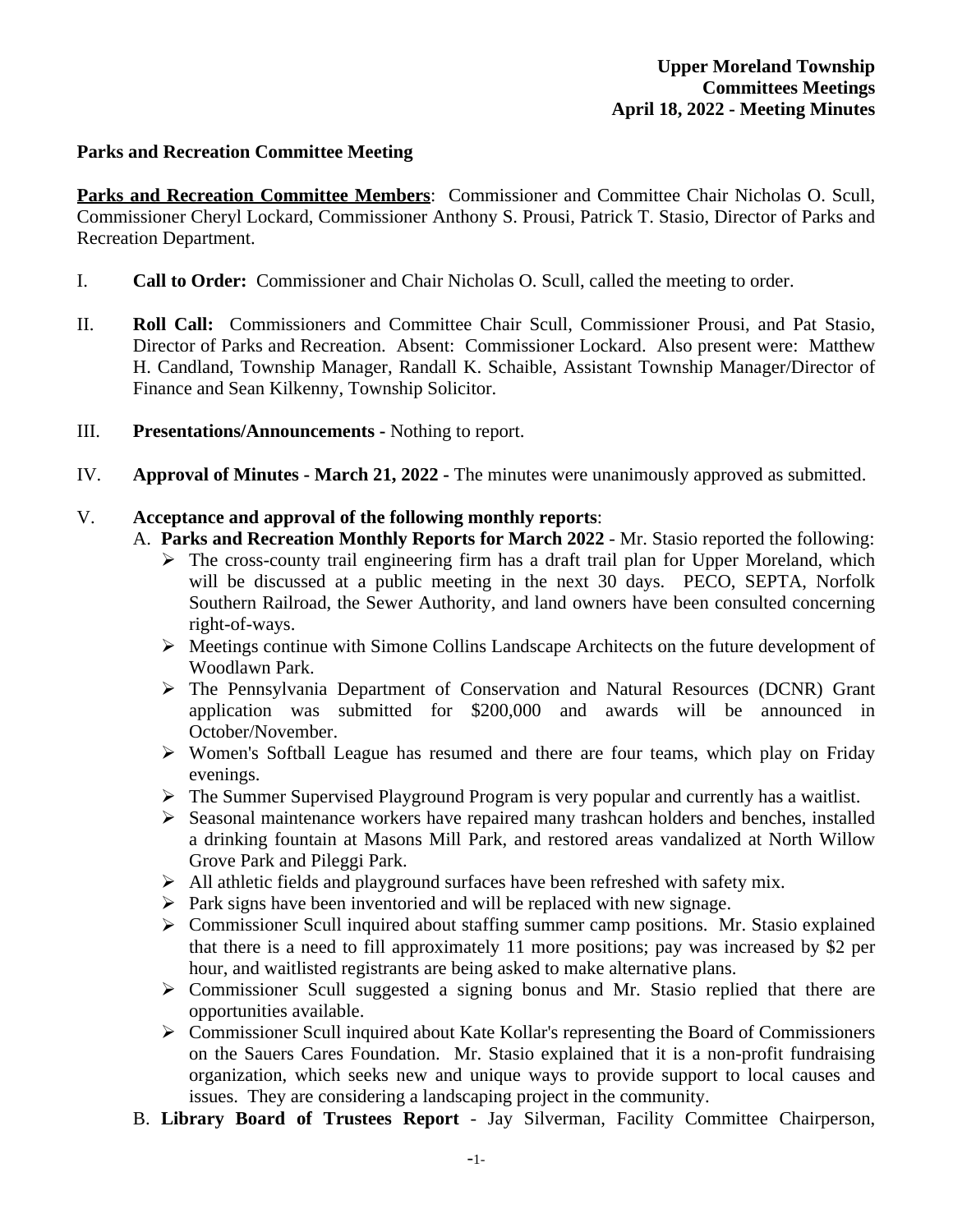reported the following:

- $\triangleright$  Thanked the Commissioners for their support to renovate the public restrooms.
- $\triangleright$  Invited everyone to participate in an activity scheduled at the Outdoor Environmental Education Center as part of the Environmental Advisory Council's Earth Day Event on April 23, 2022.
- $\triangleright$  Participating in the Juneteenth Event activities with assistance from a \$2,500 Grant award that was received from the PECO Charitable Trust.
- $\triangleright$  Commissioner Prousi inquired about distribution of the Library Happenings. Margie Peters, Director, replied that the goal is to have it available by the 15th of the month and the May Happenings is almost completed.

## VI. **Old Business**:

A. Herbicide in Parks (Tabled Item) - Mr. Stasio reported the following:

- $\triangleright$  The use of natural herbicides will initially begin in Masons Mill Park around adjoined playgrounds and landscaped bed areas and, after evaluation and monitoring, will subsequently be applied to broader areas before continuing into the other parks.
- $\triangleright$  All product guidelines are followed and the applicators are certified with continuing education units.
- The Committee agreed with the plan and will continue a discussion at a future Parks and Recreation Committee Meeting.
- B. Woodlawn Park Plan Development Mr. Stasio reported the following:
	- $\triangleright$  The buildings are being demolished, Simone Collins Landscape Architects is leading the master plan development process, and a steering committee was appointed with the first meeting on April 20, 2022 at 7:00 p.m. in the Council Room. The first public meeting that is open for comments will be held on May 25, 2022 at 7:00 p.m. A public survey link is being created and focus groups will contribute to the concept plans for Woodlawn Park. Additionally, residents can directly contact Mr. Stasio as well as Simone Collins to input ideas. The plan should be available by November/December 2022 for 30 days to review, comment and make modifications. The Board of Commissioners will then adopt the plan in January/February 2023.
	- Commissioner Prousi and Mr. Stasio stated that every effort is being made to advertise the project through the Township's website, social media and various postings, and stressed that the public become involved.
	- $\triangleright$  Commissioner Prousi asked that a flyer be sent to the Commissioners to advertise to their constituents. Mr. Stasio is finalizing the meeting schedule locations and will provide the flyer.
	- $\triangleright$  Commissioner Spearing suggested providing information to the public on current amenities available in the parks. Mr. Stasio explained that several fact-finding reviews will help to direct the process.
	- The Committee will continue a discussion at a future Parks and Recreation Committee Meeting.
- C. Park Neighbor Meetings Mr. Stasio reported the following updates:
	- A meeting was held at Mill Creek Park regarding a grant application to widen Mill Road with a cut-through.
	- A meeting was held at Farmstead Park regarding anticipated environmental and structural changes with over \$1M in grant funding already received.